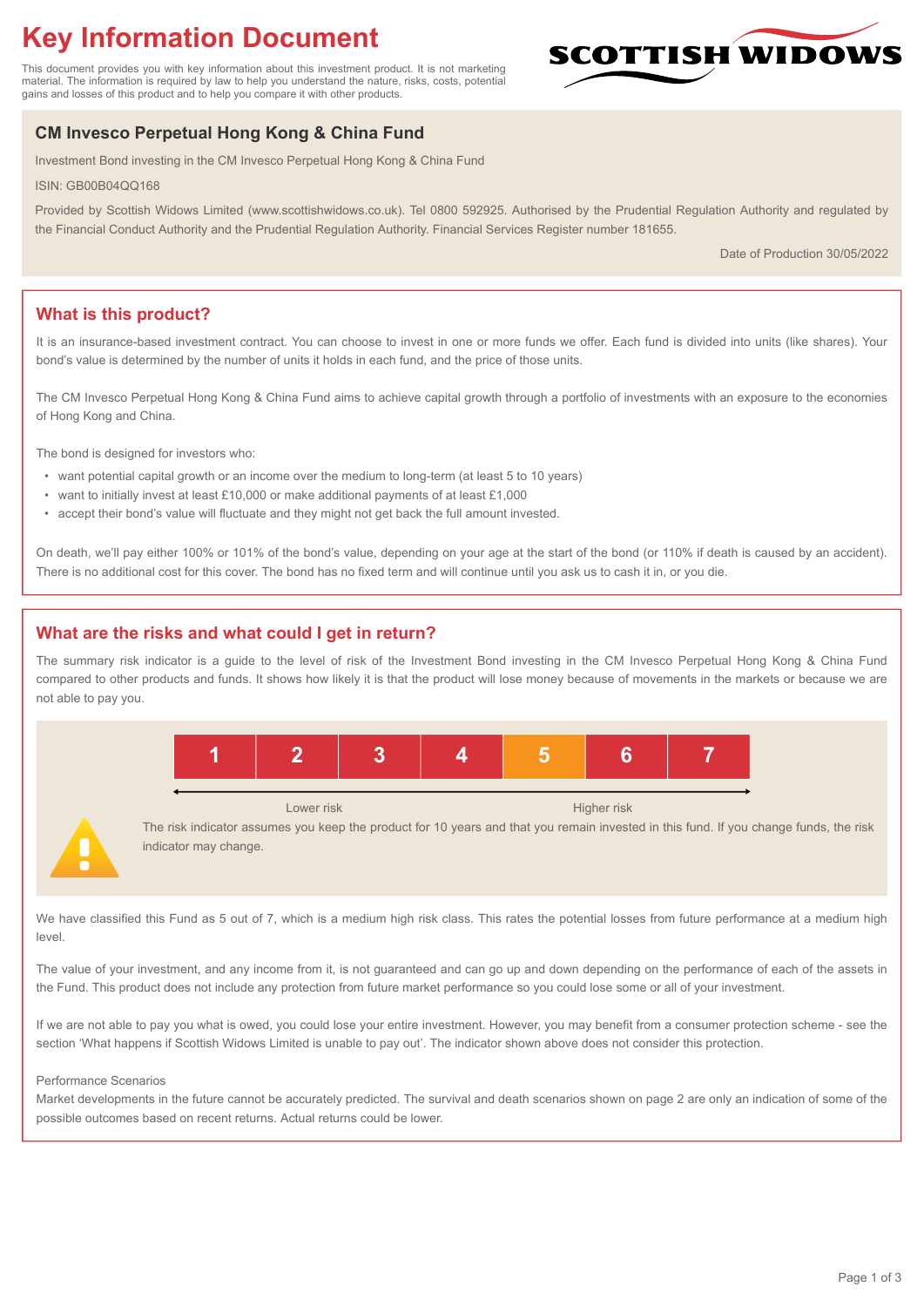

#### **What are the risks and what could I get in return? (continued)**

This table shows the money you could get back over the next 10 years, under different scenarios, assuming that you invest £10,000. The figures below assume no withdrawals are taken and do not allow for any Large Fund Bonus which may apply. The scenarios shown illustrate how your investment could perform. You can compare them with the scenarios of other products. The scenarios presented are an estimate of future performance based on evidence from the past on how the value of this investment varies, and are not an exact indicator. What you get will vary depending on how the market performs and how long you keep the investment. The stress scenario shows what you might get back in extreme market circumstances, and it does not take into account the situation where we are not able to pay you. The death scenario assumes investments perform in line with the moderate scenario.

The figures shown include all the costs of the product itself, but may not include all the costs that you pay to your adviser. The figures do not take into account your personal tax situation, which may also affect how much you get back. Before deciding to invest, you should read the Additional Information Document for more information on the risks and what you might get back. See page 2 for information on how the performance scenarios are calculated.

| <b>Investment £10,000</b> |                                                    |           |           |                                             |  |  |
|---------------------------|----------------------------------------------------|-----------|-----------|---------------------------------------------|--|--|
|                           | 1 year                                             |           | 5 years   | 10 years<br>(Recommended<br>holding period) |  |  |
| <b>Survival Scenarios</b> |                                                    |           |           |                                             |  |  |
| <b>Stress scenario</b>    | £2,311<br>What you might get back after costs      |           | £2.688    | £1,375                                      |  |  |
|                           | Average return each year<br>$-76.89%$              |           | $-23.11%$ | $-18.00\%$                                  |  |  |
| Unfavourable scenario     | £7,377<br>What you might get back after costs      |           | £4,881    | £3,473                                      |  |  |
|                           | Average return each year                           | $-26.23%$ | $-13.36%$ | $-10.04%$                                   |  |  |
| Moderate scenario         | What you might get back after costs                | £9,799    | £9,212    | £8,527                                      |  |  |
|                           | Average return each year                           | $-2.01%$  | $-1.63%$  | $-1.58%$                                    |  |  |
| Favourable scenario       | What you might get back after costs                | £13,009   | £17,375   | £20,923                                     |  |  |
| Average return each year  |                                                    | 30.09%    | 11.68%    | 7.66%                                       |  |  |
| <b>Death scenarios</b>    |                                                    |           |           |                                             |  |  |
| Insured event             | What your beneficiaries might get back after costs | £9,897    | £9,304    | £8,612                                      |  |  |

#### **What happens if Scottish Widows is unable to pay out?**

Your Plan is fully covered by the Financial Services Compensation Scheme. More information about compensation arrangements is available from the Financial Services Compensation Scheme, who can be contacted on 0800 678 1100 or 0207 741 4100 or via their website at www.fscs.org.uk

#### **What are the costs?**

The Reduction in Yield (RIY) shows what impact the total costs you pay will have on the investment return you might get. The total costs take into account one-off, ongoing and incidental costs. The amounts shown here are the cumulative costs of the product itself, for three different holding periods. The monetary figures shown assume you invest £10,000 and investments perform in line with the moderate scenario. The figures are estimates and may change in the future. The person selling you or advising you about this product may charge you other costs. If so, this person will provide you with information about these costs, and show you the impact that all costs will have on your investment over time.

| Investment £10,000              |                             |                              |                            |  |  |  |
|---------------------------------|-----------------------------|------------------------------|----------------------------|--|--|--|
| <b>Scenarios</b>                | If you cash in after 1 year | If you cash in after 5 years | If you cash in at 10 years |  |  |  |
| Total costs                     | £301                        | £1,206                       | £2,145                     |  |  |  |
| Impact on return (RIY) per year | 3.06%                       | 2.67%                        | 2.62%                      |  |  |  |